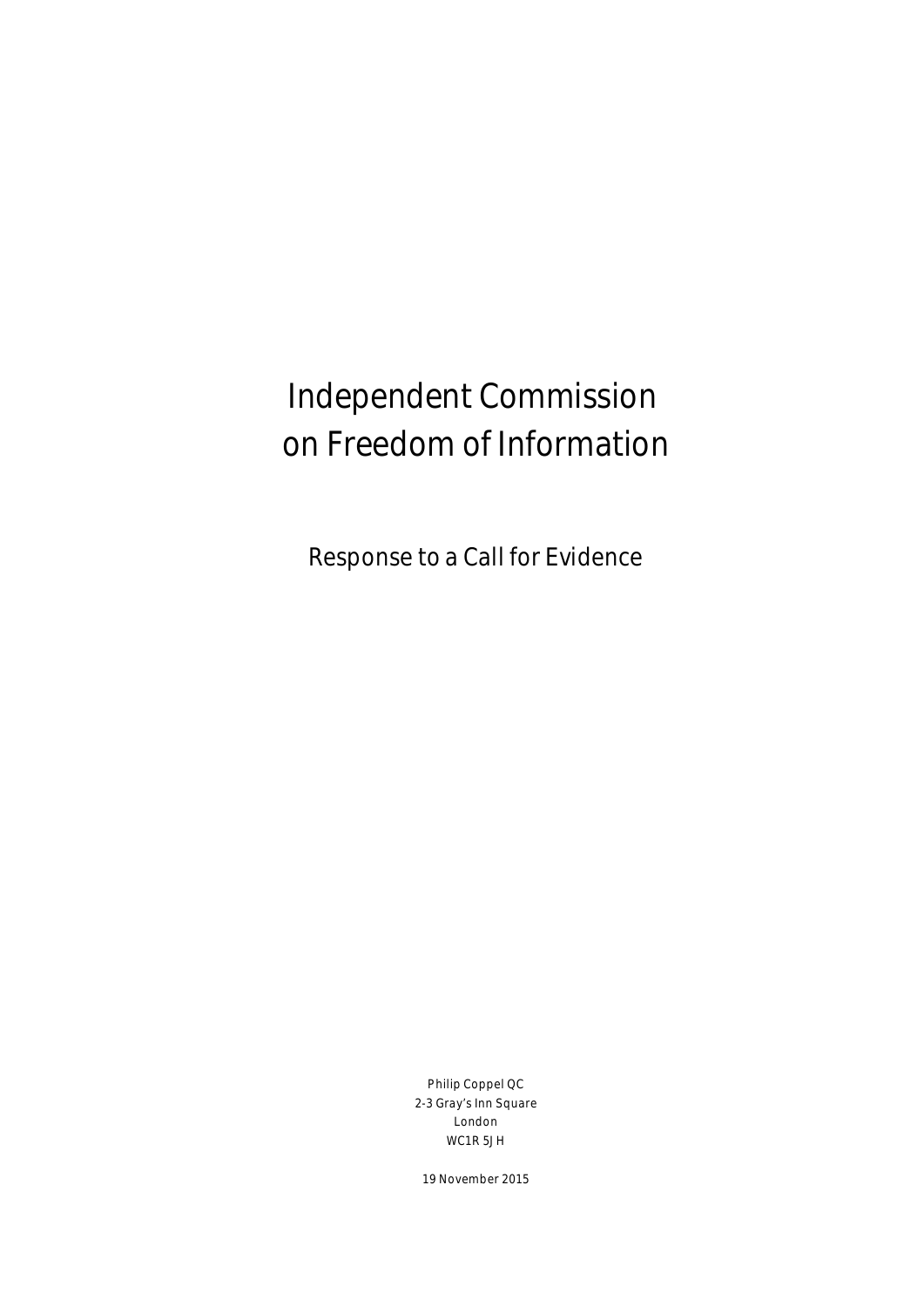# **Glossary**

| Call for Evidence | means the Commission's Call for Evidence dated 9 October 2015 |
|-------------------|---------------------------------------------------------------|
| Commission        | means the Independent Commission on Freedom of Information    |
| <b>DCA</b>        | means the Department of Constitutional Affairs                |
| <b>DPA</b>        | means the Data Protection Act 1998                            |
| EIR.              | means the Environmental Information Regulations 2004          |
| <b>FOIA</b>       | means the Freedom of Information Act 2000                     |
| <b>FOISA</b>      | means the Freedom of Information (Scotland) Act 2002          |
| <b>HC</b>         | means House of Commons                                        |
| <b>HL</b>         | means House of Lords                                          |
| <b>ICO</b>        | means the Information Commissioner                            |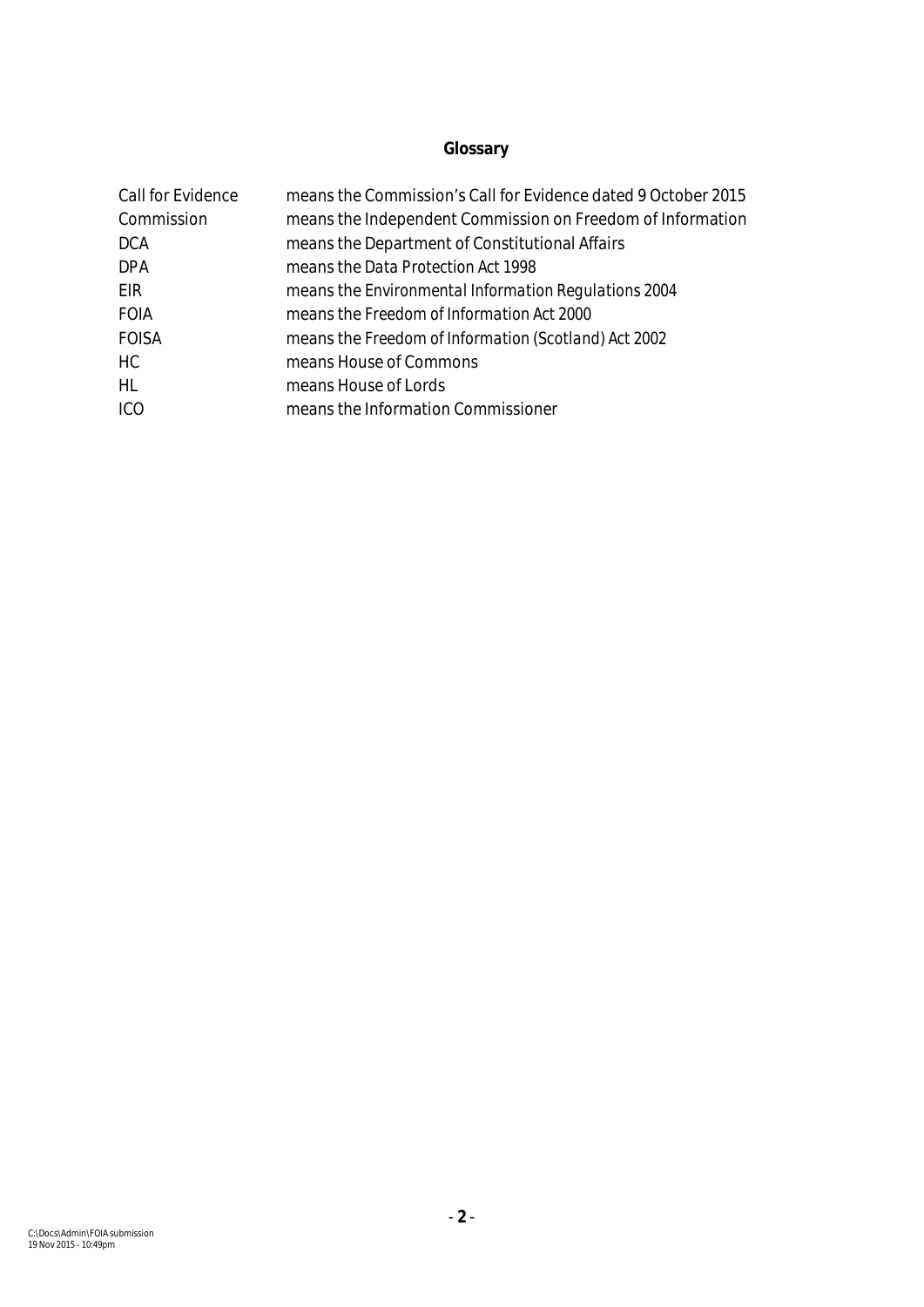This is the evidence of Philip Antony Coppel, Queen's Counsel, of 2-3 Gray's Inn Square, Gray's Inn, London, WC1R 5AH, in response to the Call for Evidence.

## *Qualifications and experience*

- 1. I am a self-employed barrister, practising at 2-3Gray's Inn Square, Gray's Inn, London. I was called to the Bar in November 1994 and was appointed Queen's Counsel in March 2009. Throughout my years at the Bar, I have practised in public law and in commercial law. In my practice I have advised as well as represented numerous clients in relation to FOIA matters. My clients have included numerous public authorities, both in central government and local government. I am familiar with the Parliamentary history leading to the enactment of FOIA, having read all related *Hansard* and evidence before and reports of the Select Committees. I have written the leading practitioner text on FOIA (*Information Rights*, 4th ed, Hart, 2014). For the preparation of the various editions of that text, I have maintained a library of every decision of every court and tribunal in the United Kingdom on or relating to FOIA, FOISA, EIR or DPA. I have read and annotated all of them. I am also familiar with all the guidance on FOIA issued by the ICO and, before it gave up producing it, the DCA. I have also practised in Australia, where I acted principally for federal government agencies in relation to its freedom of information legislation.
- 2. I have read the Call for Evidence, which is stated to be a request for objective, factual information about the impact or effect of FOIA on the business of government. It is not expressed to be an invitation for views on the questions posed. For that reason I have kept my views on these questions to myself.

# *Question 1 - deliberative space*

- 3. In over 30 years of acting for governmental authorities in freedom of information matters (both in the UK and Australia) no public authority employee/office-holder has ever told me that in performing his/her work for that public authority he/she has refrained from putting down a thought that that person thought should have been put down. Individuals in that position whom I have encountered have, from time to time, told me that sometimes the knowledge of FOIA has caused them to be more careful about manner in which they express an idea, though neverto the detriment of the expression of that idea.
- 4. I have from time to time been told anecdotes of employees/officer-holders labouring under the sorts of difficulty identified at p 6 of the Call for Evidence. Whenever I have sought to get better details from these individuals, each has been careful to tell me words to the effect that they personally would never compromise their professionalism in the way suggested at p 6. Moreover, none has been able or willing to identify an individual whom they knew would act in the way suggested at p 6. The impression that has been given to me by them is that beyond the need to be careful (as opposed to careless) in the expression of ideas, the sorts of difficulty identified at p 6 have been mantras of conjecture rather than statements of fact.
- 5. Having professionally reviewed over the course of 30 years innumerable instances of governmental decision-making, I have seen nothing to suggest that that process or the record of that process is now inferior to the way it was in the decades before 1/1/2005. My impression is that there has in this country been a general improvement in the quality of record-keeping and of decision-making since 1/1/2005, albeit an improving trend was also evident before that date.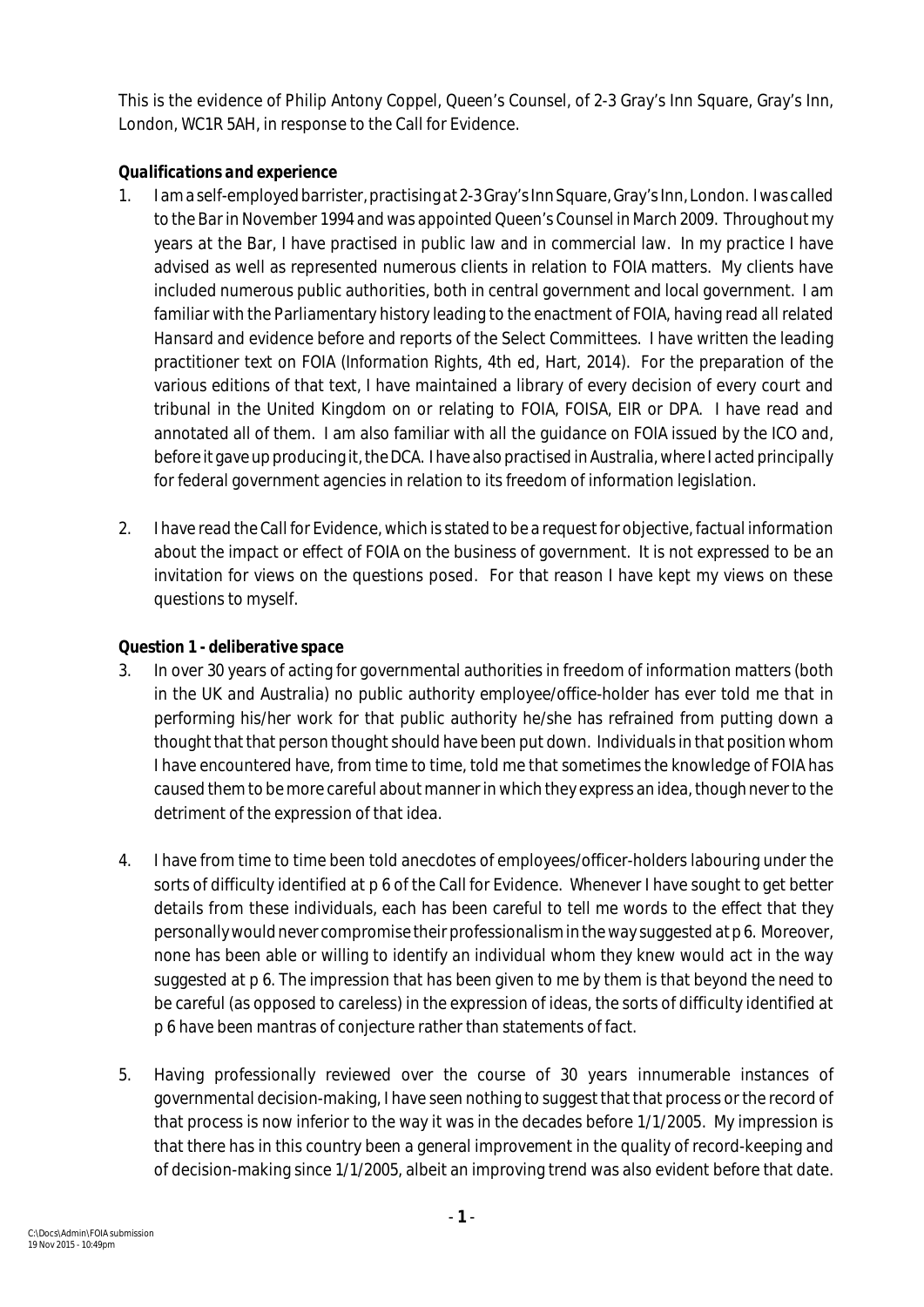#### *Question 2 - Cabinet discussion and agreement*

6. I have no personal experience of the effect of FOIA on collective Cabinet discussion and agreement.

#### *Question 3 - risk assessments*

- 7. Some of the advice work upon which I have been instructed has involved FOIA requests for "risk assessments" (as that term has been used at pp 11-12 of the Call for Evidence). In my experience, the public authorities concerned have always been able to identify which (if any) class- or prejudice-based exemptions are applicable to all/some of that risk assessment and that those exemptions, even after a consideration of the s 2 public interest balance (where applicable), has afforded the public authority protection where it is needed.
- 8. No public authority with whom I have worked has expressed the view that a risk assessment (or part of it) that should have enjoyed exemption has been unable to enjoy exemption. Nor until I read pp 11-12 of the Call for Evidence had I encountered the suggestion that risk assessments should enjoy class-exemption. In my extensive research for writing my book, the only instance I had encountered of a public authority suggesting that risk assessments might be adversely affected by FOIA was at para 60 of the 3<sup>rd</sup> Report and Proceedings of the House of Commons Select Committee on Public Administration (19 May 1998), quoting the ECGD. I had not heard it said before that the existing suite of exemptions was ineffective for affording the ECGD (or any other public authority) the protection it sought. Moroever, my researches showed that even before FOIA came into force, legislation was providing for the orderly release of certain risk assessments (e.g. reg 34 of the Genetically Modified Organisms (Deliberate Release) Regulations 2002).

#### *Question 4 - the Cabinet veto*

- 9. The account at pp 13-14 of the Call for Evidence) confuses the vetoing of the FOIA obligation to disclose particular information with the power of a public authority to disclose particular information even though FOIA does not oblige it to disclose that information. They are conceptually and legally distinct.
- 10. The FOI Bill (referred to at p 13 of the Call for Evidence) did not have the concept of absolute and qualified exemptions which we see in FOIA. Under the Bill, if information was captured by an exemption then that displaced the requester's entitlement to the information. A public authority was nonetheless required to consider, as a matter of its discretion and having regard to the public interest in allowing access to that information, whether the information should nonetheless be disclosed (cl 14). In its treatment of the public interest in maintaining exemptions and in disclosing information, the Bill was thus fundamentally different from FOIA. Contrary to what is stated at p 13 of the Call for Evidence, the position under the Bill was not the same as under the Canadian *Access to Information Act*, the only Westminster-based legislation there referred to. Under the Canadian Access to Information Act, it is the exemptions themselves that are divided into mandatory and discretionary: the former must be invoked, the latter may be invoked. Under both FOIA and the Bill, invocation of all exemptions is discretionary.
- 11. The Call for Evidence also misunderstands the position under the US Freedom of Information Act (5 USC 552) of 1966. Under that Act (as under FOIA) all exemptions are discretionary: an agency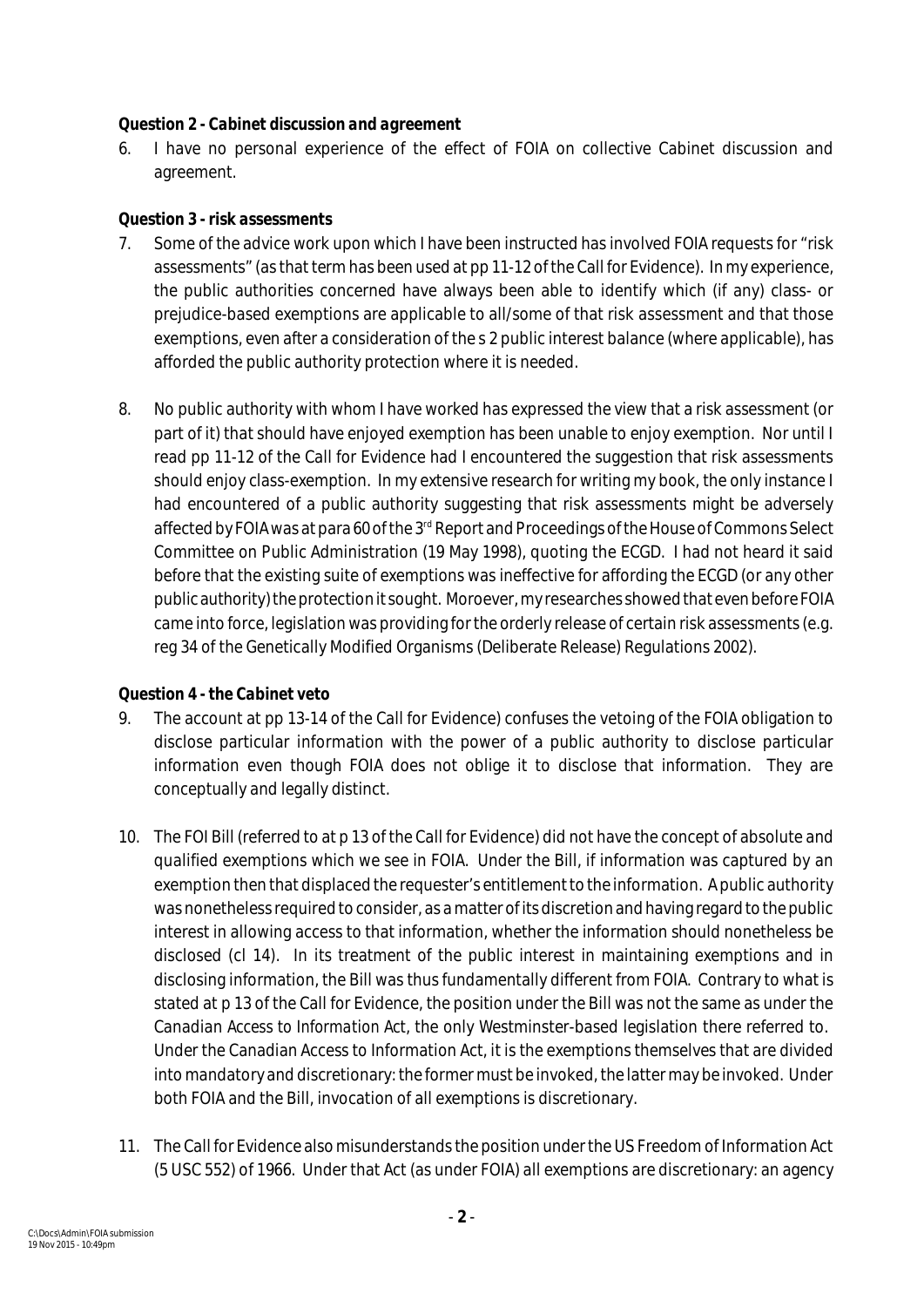(as public authorities are called under that Act) may, but need not, invoke an exemption. Under the US Act, if an exemption is invoked and a federal court finds that that exemption applies, the court does not have any inherent or equitable powerto orderto disclosure: *Spurlock v FBI* 69 F (3d) 1010 at 1016-1018 (9<sup>th</sup> Circuit, 1995). That is the same as the position in the UK; or at least as it was until the Supreme Court in *Kennedy v Charity Commission & anor* [2014] UKSC 20 divined that the common law enabled courts in certain circumstances to require public authorities to disclose information.

- 12. In relation to the reference to the Bill's Parliamentary passage (p 13), the *White Paper* had ruled out any form of veto on the basis that "a government veto would undermine the authority of the ICO and erode public confidence in the Act" (p 30). The evidence received by the House of Commons Select Committee had been to the same effect: *Minutes of Evidence taken before the Select Committee on Public Administration*, 2/12/97, pp 44, 49; *Select Committee on Public Administration, Third Report, Freedom of Information Draft Bill,* vol II, Memoranda of Evidence, 28/7/99, pp 85, 89.
- 13. The record shows that the original FOI bill provided for ministerial certificates for non-disclosure only where that would be harmful to national security or the information was sourced from a security body: cll 18(2), 19(4). This was stated by the then-Secretary of State for the Home Department to be "the first and most important thing to say about that part of the scheme of the Bill": *Hansard*, HC, vol 347, 4/4/00, col 918.
- 14. The record of debate and proceedings before Committees shows that within the FOIA scheme, the distinction between a veto and a conclusive certificate had been accurately explained: *Hansard*, HC, vol 347, 5/4/00, col 1060. The difference in their content and practice is minuscule. Whether called a "veto" or a "conclusive certificate" the effect is the same (namely, preclusion of any contradicting merit-baseddecision) and theavailability and standard of review (ie judicial review) is exactly the same. The record shows that this was recognised by the then-Secretary of State for the Home Department, who told the House of Commons that "in practice, it would be an extremely unwise Cabinet Minister who chose to issue an exemption certificate amounting to a veto of a decision made by the commissioner to order disclosure without consulting his or her Cabinet colleagues:" *Hansard*, HC, vol 347, 4/4/00, col 922. Short of reversion to ancient or foreign forms of government, there is no lesser degree of outside supervision of executive decisions.
- 15. The introduction of the conclusive certificates for Cabinet material and the like (now FOIA s 36(7)) was characterised at the time as one of the major changes effected since the HC second reading speech of the Bill: see HC Research Paper 00/89, pp 9, 16.
- 16. The record shows that the operation of conclusive certificates was carefully considered and generally understood: *Hansard*, HC, vol 347, 4/4/00, cols 850, 934-935; vol 347, 5/4/00, cols 993, 1003, 1030, 1098-99, 1103-1106; vol 357, 27/11/00, col 740; *Hansard*, HL, vol 612, 20/4/00, cols 838, 848, 854, 865-866, 873; vol 618, 25/10/00, cols 434-435, 438-441, 446; vol 619, 14/11/00, cols 216, 226-227, 231-232, 254-256; vol 619, 22/11/00, cols 843-847. Contrary to what is stated in the Call for Evidence (p 14), there is nothing in the record to support the proposition that the understanding of the veto at the time of the enactment of FOIA was any different from what the Supreme Court declared it to be in *Evans* — quite the opposite (see the references above).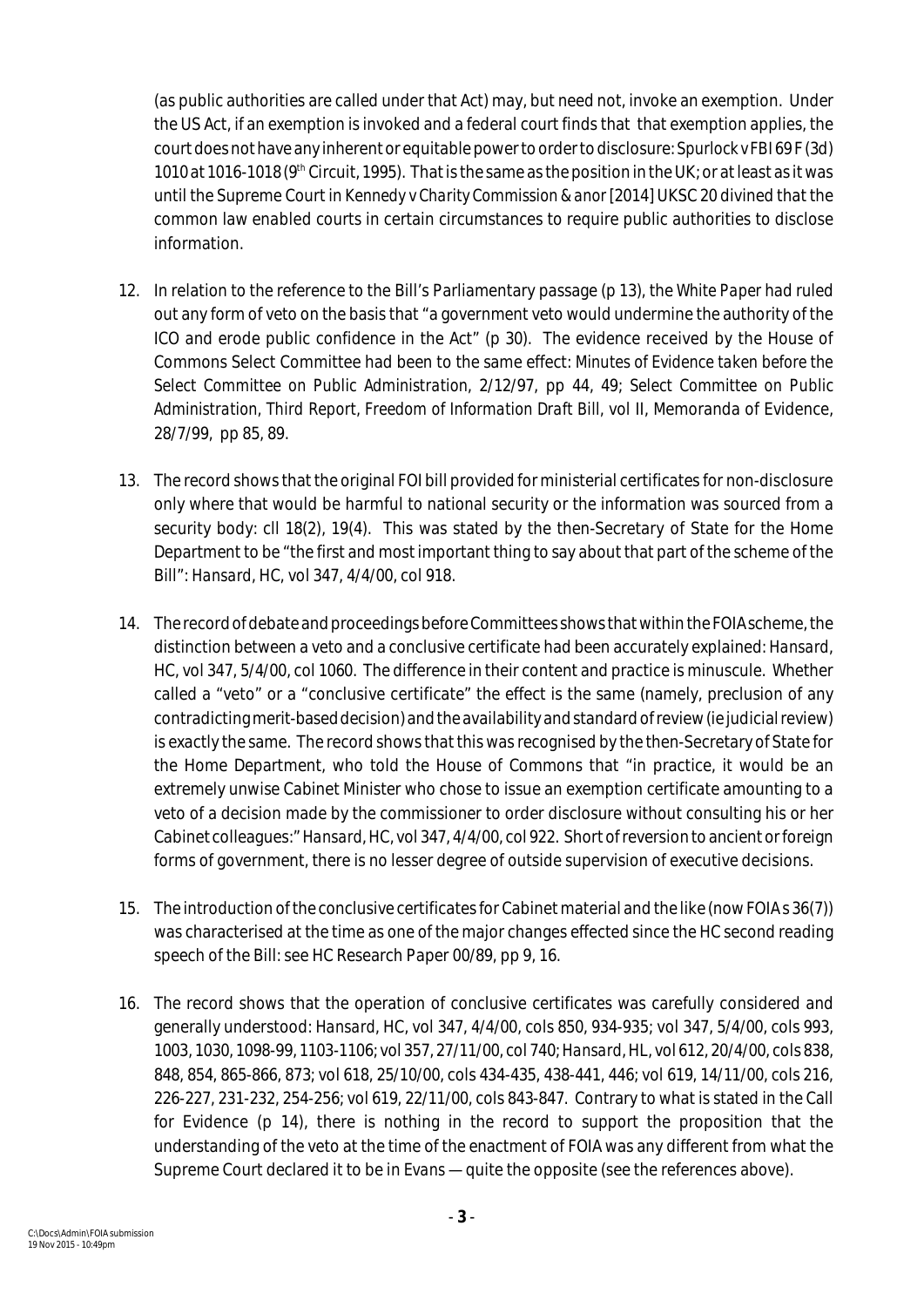- 17. The system under s 36(7) is, for all intents and purposes, the same as that which existed in Australia under ss 34-36 of their 1982 Act until 2010 (when conclusive certificates were removed by the *Freedom of Information (Removal of Conclusive Certificates and Other Measures) Act 2009*). I have not come across any material from abroad that policy-making took a turn for the worse in Australia after 1983 (ordipped furtherin 2010), in New Zealand after 1982, or in Canada after 1982, or in the Republic of Ireland after 1997. By all the accounts I have seen, these countries enjoy a Westminster system of government and similar democratic traditions to this country and are well able to function with freedom of information legislation that provides no greater (and sometime less) protection for policy documents than that which is provided by ss 35 and 36 of FOIA.
- 18. I havenot come across any material to suggest that since 1 January 2005policy-making in relation to environmental matters has become worse than it is in relation to non-environmental matters. That is what I would have expected to be able to find if the conjectures at pp 13-14 of the Call for Evidence had any evidential basis. This is because the scope of ministerial certificates is more limited in relation to environmental information: EIR reg 15. The definition of "environmental information" does not respect departmental demarcations.
- 19. Nor have I come across any material to suggest that since 1 January 2005 policy-making by Scottish public authorities has been afflicted in the way claimed to have been suffered by Central Government bodies in pp 13-14 of the Call for Evidence. Under FOISA, conclusive certificates are only available fornational security: s 31(2). What the evidencedoes point to is that any resurgence in the culture of governmental secrecy in Westminster will serve to distance it from those whom they govern in Scotland, giving succour to those who would want to exploit the difference with the Scottish regime for other purposes.

#### *Question 5 - the appeal system*

- 20. The Call for Evidence pp 15-16 accurately sets out the appeal system. I have experienced appeals taking several years to work through the system and at considerable cost to all involved (including to the tribunals and courts).
- 21. In summary, my experience is as follows:
	- (1) The internal review process rubber-stamps the original decision and is a waste of time and resources.
	- (2) The competing roles assigned to the ICO (to assist the requester by examining the documents and claims for exemption, then to make a decision that becomes the subject of merit review, then to participate in appeals seeking to uphold his own decision) complicates and lengthens the appeal process.
	- (3) To date no policy review has contemplated that appeals against the original decision of the public authority should go direct to the First-tier Tribunal, with the ICO being notified of each and able to join and take a position at the outset (whether to support the public authority, the requester or neither, whether in part or in whole).
	- (4) The practical effect of an appeal in the Tribunal is to focus attention on those cases that should be fought and those that should not, but this practical effect is diminished under the current appeal structure because by the time that an appeal reaches the Tribunal both parties' positions have become entrenched through the earlier stages.